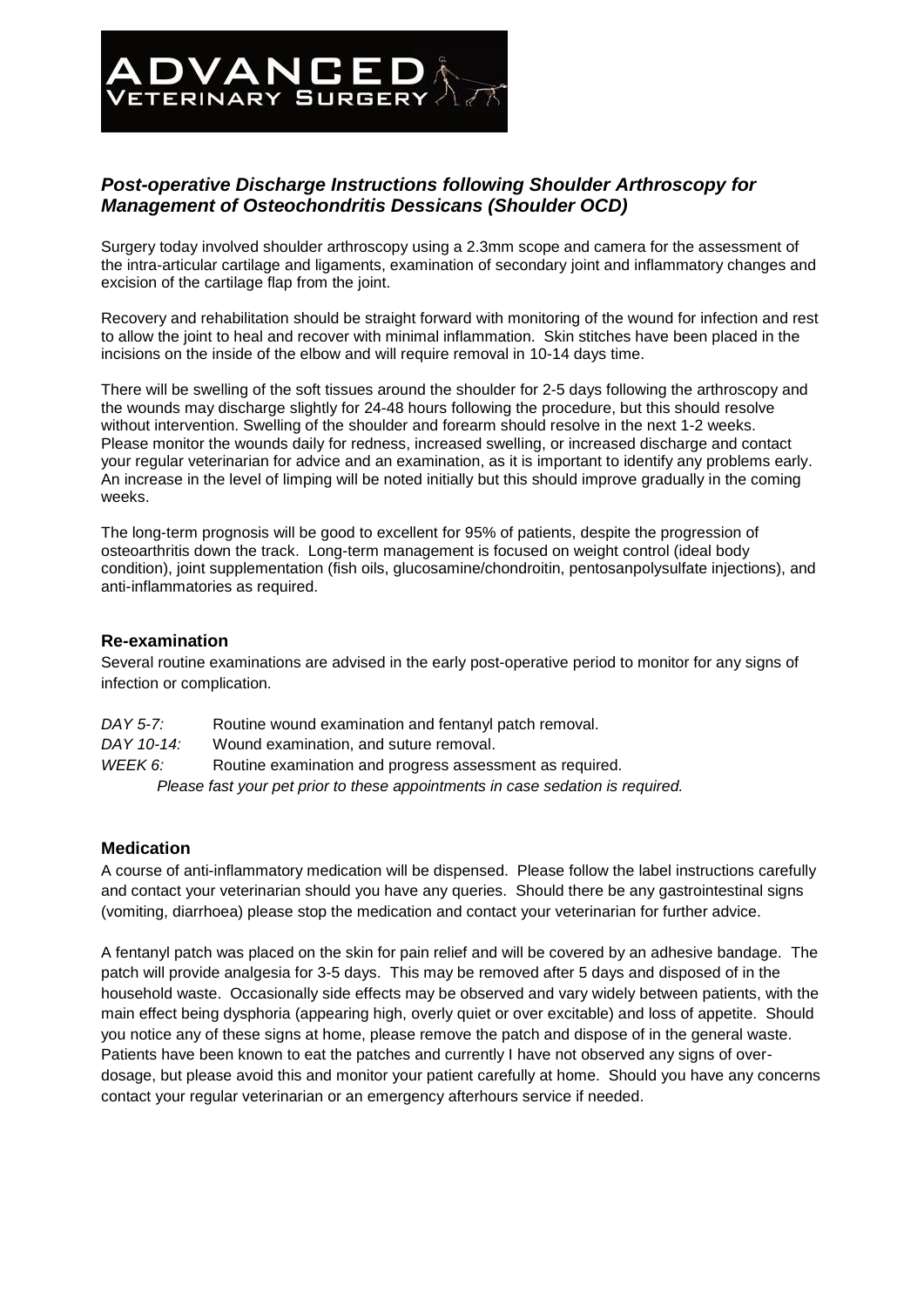

# **Rehabilitation**

#### *WEEK 1-2*

*Should be walking well and improving, gradually, weekly. There may be a worsening of the limp in the early post-surgery period.*

Strict Rest and Confinement or Strict Supervision for 2-4 weeks

Short walks on a lead out to the backyard for toileting purposes only 2-6 times daily.

*On-lead at all times*/ No Stairs No jumping No swimming No baths

Ice Packs (24-48 hours) may be applied to the elbow, 2-4 times daily for 20 minutes to minimise early post-operative swelling and help with pain relief. Do not apply the ice directly to the skin but use a cloth between.

Heat packs (after 48 hours) may be applied to the elbow 2-4 times daily for 20 minutes to aid resolution of the swelling and promote circulation and healing. Ensure the heat pack is not too hot as to burn the skin but should be comfortably warm.

# *WEEK 3-6*

*Improving weight bearing on the leg, with a possible mild to moderate limp.*

Strict Rest or Strict Supervision.

Gradually increase the length of lead controlled walks by 5minute increments, starting at 5 minutes, up to 2-6 times daily.

If your pet limps more towards the end of the walk reduce the length of walk to a point which is well tolerated.

Use anti-inflammatories as required if limping.

*On-lead at all times*/ No Stairs No jumping. Allowed baths after suture removal. May commence swimming/wading in chest deep water / Hydrotherapy may commence. Wading in water generally only 5 minutes daily, increasing in 2 minute increments weekly.

Heat packs continued and applied to the elbow 2-4 times daily for 20 minutes to aid resolution of the swelling and promote circulation and healing. Ensure the heat pack is not too hot as to burn the skin but should be comfortably warm.

# *WEEK 6+*

*Good weight bearing. Gradual reintroduction to some gentle off lead walks and increasing on-lead walks.*

Lead controlled walks, 20-30 minutes, up to 2-4 times daily. Gradual reintroduction to short periods of gentle off-lead activity 5 minutes.

Gradual reintroduction to steps and stairs 12 weeks, especially going down steps.

*Every patient is different and each recovery will and outcome will vary. Take your time and try not to rush back to normal as there is a lot of healing required by the joint.*